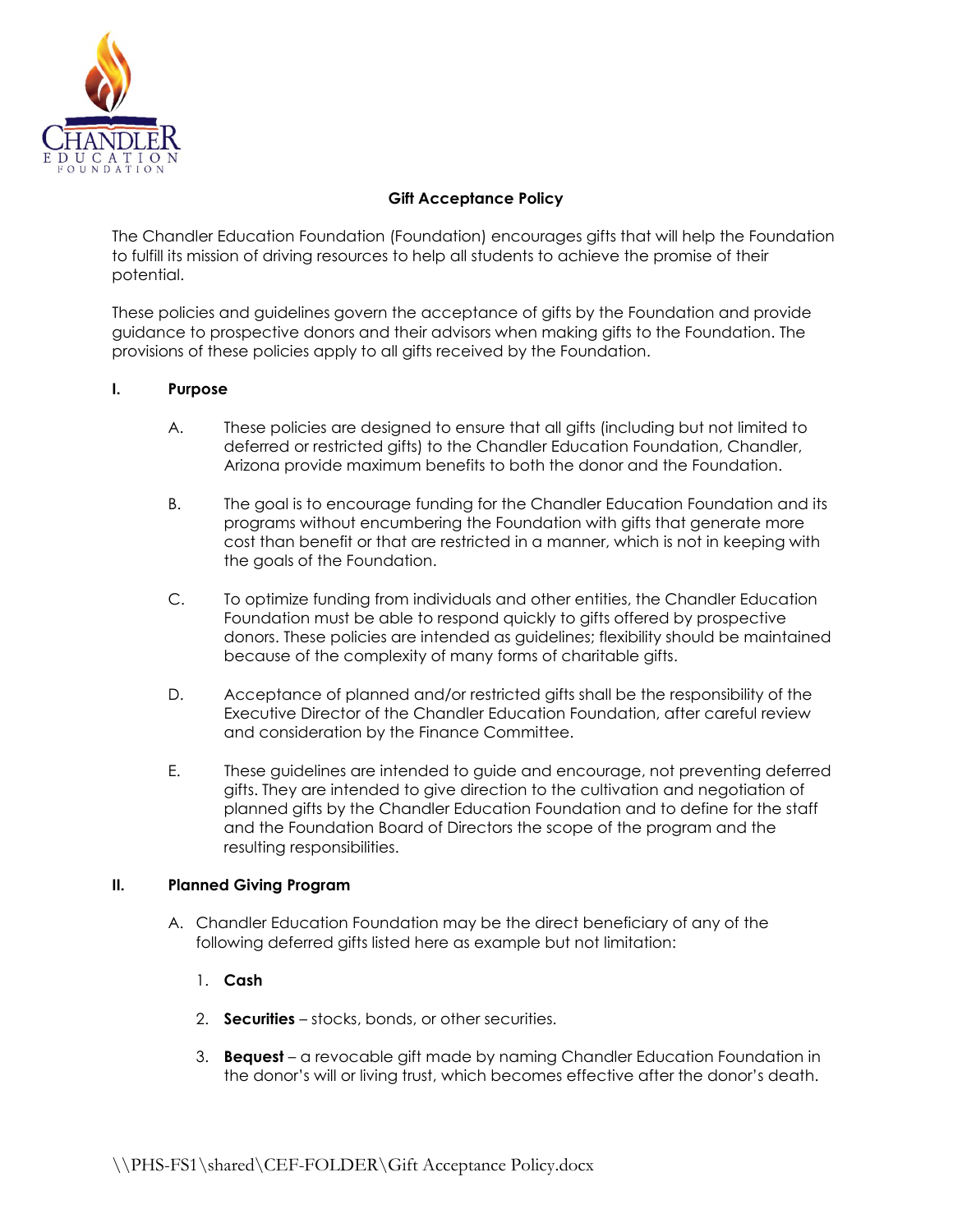- 4. **Retirement Plan Gift** a testamentary gift that passes to Chandler Education Foundation by way of a beneficiary designation of some or all of a participant's (donor's) interest in a retirement plan. This can be accomplished simply by completing a form designating Chandler Education Foundation as beneficiary.
- 5. Life Insurance life insurance can provide an uncomplicated, private, economical and convenient way for a donor to benefit Chandler Education Foundation. It may be used in one of the following ways:
	- a. As a direct gift Chandler Education Foundation can be named as the beneficiary of a new or existing policy, with the donor retaining policy ownership. In this case, there is no charitable tax deduction to the donor during his or her lifetime. However, if Chandler Education Foundation is named as both the owner and beneficiary of a new or existing policy, the ongoing premiums will be tax deductible to the donor. The deduction for a paid-up policy gifted to Chandler Education Foundation is approximately equal to the cash surrender value of the policy.
	- b. In a Wealth Replacement Trust A life insurance policy held outside the donor's estate and payable to his or her intended beneficiaries can facilitate a CRT by serving to replace the value of the property that eventually will pass to Chandler Education Foundation.
- 6. Charitable Remainder Trust an irrevocable trust\* created either during the donor's lifetime or through the donor's estate plans whereby the donor transfers property to a trustee designated by the donor and retains a specified annual payout for a period of years for a life or lives. Whatever is left in the trust at maturity becomes the property of Chandler Education Foundation.

 \* It should be noted that while the trust itself is irrevocable, the donor reserves the right to change the charitable beneficiary and/or the trustee, and can also name more than one charitable beneficiary.

- a. Charitable Remainder Annuity Trust (CRAT) provides an annual fixed dollar payout based on a selected percentage of the fair market value of the initial contribution to the trust. No additions may be made to the trust.
- b. Charitable Remainder Unitrust (CRUT) provides an annual payout based on a fixed percentage of the net fair market value of the trust property as revalued annually. Additional gifts may be made to the trust if the trust agreement permits additional contributions. There are three different types of CRUTs providing alternate payout options. The donor will choose to establish a particular type of CRUT depending upon the payout option he or she prefers.
	- 1. Standard Charitable Remainder Unitrust (SCRUT) provides for an annual payout based on a fixed percentage of the net fair market value of the trust assets, as revalued annually. If the actual trust income exceeds the required payout in any given year, the excess is added to principal. If the trust does not earn enough income in any given year to meet the payout requirement, the trustee will invade principal to make the payout.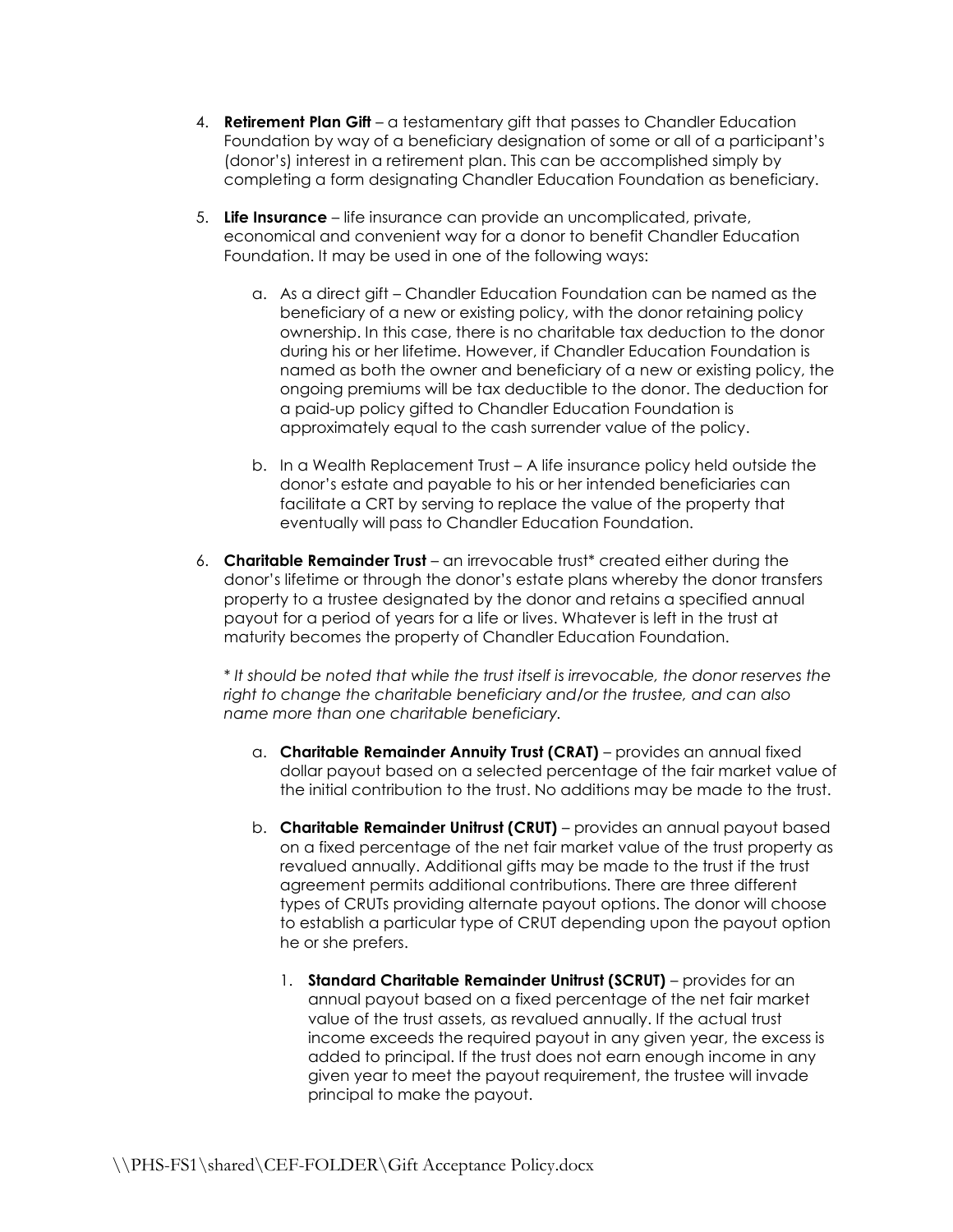- 2. Net Income Charitable Remainder Unitrust (NICRUT) provides an annual payout based on a fixed percentage of the net fair market value of the trust property, as revalued annually, or the net income the trust earns, whichever is less.
- 3. Net Income Charitable Remainder Unitrust with Make-up (NIMCRUT) provides an annual payout based on a fixed percentage of the net fair market value of the trust property as revalued annually, or the net income the trust earns, whichever is less, and provides for make-up of accumulated deficiencies in the percentage payout that may have occurred in prior years. During subsequent years, payback of these deficiencies can be made from income earned in excess of percentage payout rate.

In certain cases, capital gains may be considered in determining net income for either of the net income unitrusts (2) or (3) above. The trust document must specifically provide for this option. Also, the Foundation may accept "flip" unitrusts, where a NICRUT or NIMCRUT is converted to a SCRUT as soon as an illiquid property (such as real estate) is sold to fund the trust with liquid assets.

- 7. **Charitable Lead Trust** a trust that provides income to Chandler Education Foundation for a term of years after which the trust property reverts back to the donor or is distributed to the donor's intended beneficiaries.
- 8. Gift of Personal Residence or Farm with Retained Life Estate a donor irrevocably contributes a remainder interest in a personal residence or farm to Chandler Education Foundation and continues to occupy the property until death.

# 9. Life Estate Gifts

- a. Donors generally will be encouraged to make gifts of real property to Chandler Education Foundation in which they retain a life estate.
- b. However, sometimes such gifts may not be in the best interest of the donor, and the donor should be so informed in order to avoid negative publicity. For example, a life estate may restrict a donor from access to equity needed for basic living expenses and health care if there are not sufficient other assets to cover such needs.
- c. Such gifts may be accepted by approval of the Executive Director and the Finance Committee where the property is not the only source of the donor's wealth, and the Foundation is satisfied that there has been full disclosure to the donor of the irrevocable nature of the transaction.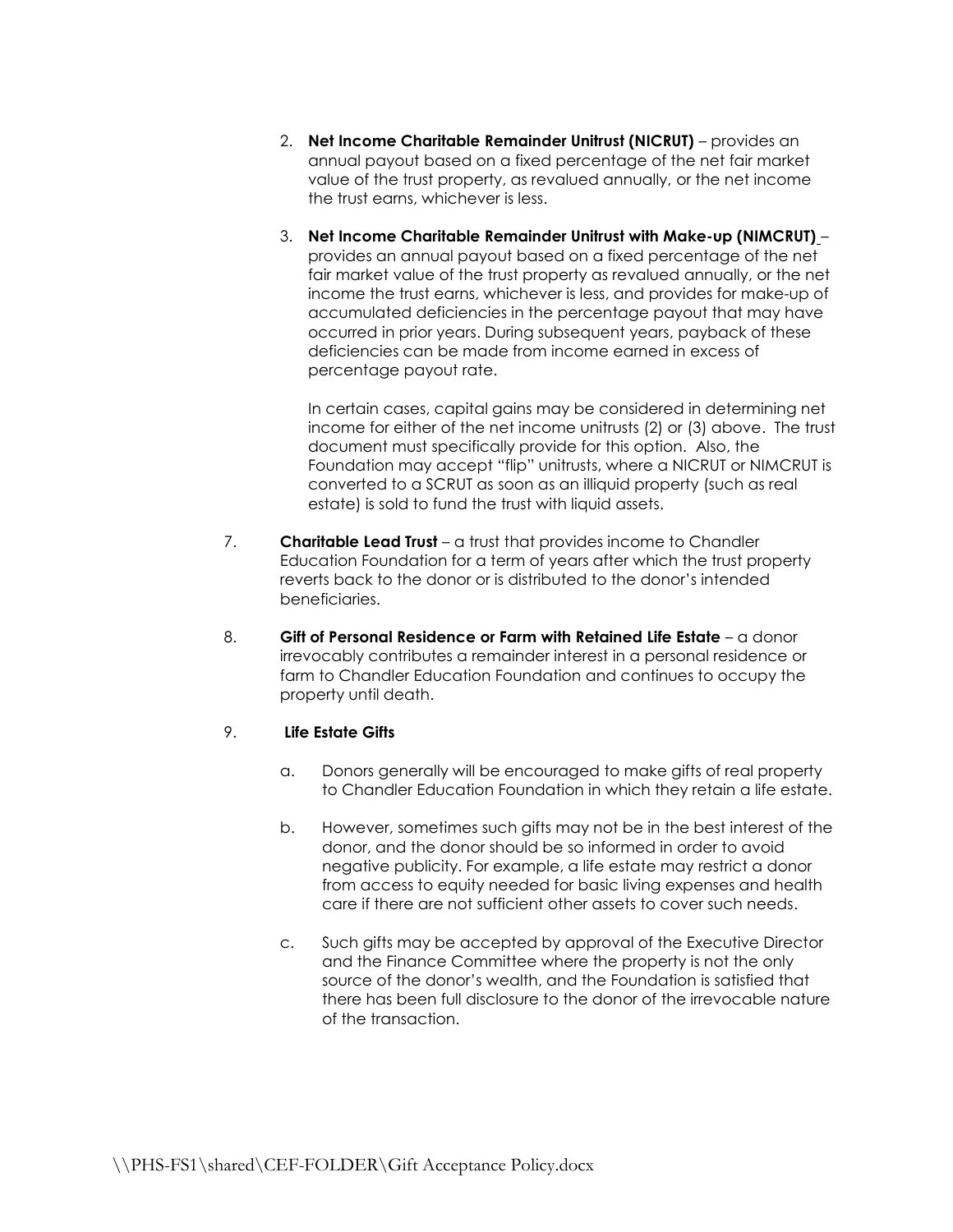#### 10. Life Insurance

- a. Chandler Education Foundation will encourage donors to name the Foundation as beneficiary of all or a portion of the death benefit of life insurance policies and commercial annuities.
- b. No specific products may be endorsed for such gifts, without approval of the Executive Committee.
- c. In no event will lists of Chandler Education Foundation donors be furnished to anyone for the purpose of marketing life insurance.
- 11. Real Estate Deferred gifts funded with real estate will be accepted only:
	- a. When all criteria for the acceptance of real property have been satisfied. (Note: These criteria are yet to be developed by the Finance Committee.)
	- b. As a bequest, when Chandler Education Foundation is assured that the property is readily marketable;
	- c. Into a net income charitable remainder unitrust or a "flip" unitrust;
	- d. Into a standard charitable remainder unitrust, where real estate is not the sole asset funding the trust and where there are other assets from which the payout can be made; or
	- e. As a gift of a personal residence, vacation home or farm with retained life estate.

 The donor may contribute 100% or some lesser percentage. The donor realizes a charitable tax deduction based upon the appraised value of the donated percentage at the time the gift is irrevocably deeded to Chandler Education Foundation.

#### III. Legal Counsel and Financial Advisors

- A. The Chandler Education Foundation may seek the advice of legal counsel and/or financial advisors in matters pertaining to its planned giving program, at the discretion of the Executive Director and/or the Executive Committee. Review by legal counsel is recommended for but not limited to:
	- 1. Closely held stock transfers that are subject to restrictions or buy-sell agreements.
	- 2. Documents naming the Foundation as a Trustee.
	- 3. Gifts requiring the Foundation to assume an obligation.
	- 4. Transactions with potential conflict of interest.
	- 5. Other instances in which use of counsel is deemed appropriate by the Executive Director and/or Executive Committee.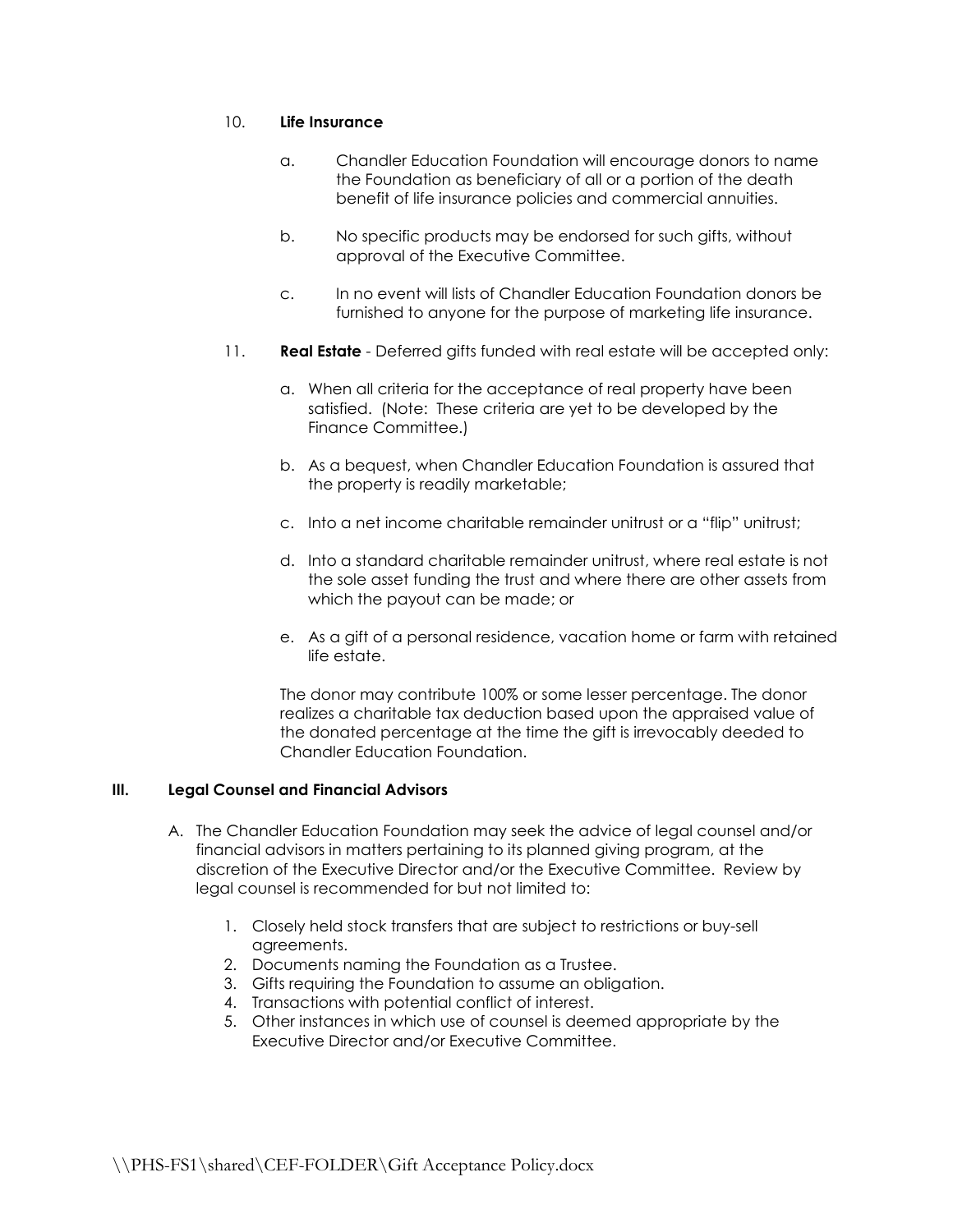B. Prospective donors will be urged to seek their own counsel in matters relating to their deferred gifts, tax and estate planning. A disclaimer will appear on all pertinent materials generated by Chandler Education Foundation stating that the information provided is not intended to serve as legal or tax advice.

### IV. Authorization for Negotiation

- A. The Executive Director is authorized to negotiate deferred giving agreements with prospective donors, with advice as needed from the Finance Committee.
- B. The Executive Director shall have authority to sign deferred giving agreements on behalf of Chandler Education Foundation after review and approval by the appropriate committees of the Foundation Board.

## V. Marketing of Deferred Gifts

The Chandler Education Foundation will encourage deferred gifts as a means to provide future support for its programs and services, while providing current income to the donor. Such arrangements will not be marketed only as tax-avoidance devices or investment vehicles, because such activity may violate federal and/or state securities regulations.

In the event of inquiry by a prospective donor, representations as to the future acceptability of property proposed to be left to Chandler Education Foundation in a will, trust, or other deferred gift shall be made only in accordance with the provisions of the Foundation's gift acceptance policies for outright gifts.

#### VI. Fiduciary Responsibilities

The Chandler Education Foundation will not serve as trustee or co-trustee of charitable remainder trusts and will not hold itself out to the general public as being able to serve as trustee. The Foundation will advise the donor of their options to serve as trustee themselves or to select an institutional or individual trustee.

#### VII. Payment of Fees Related to Gifts

#### A. Finder's Fees or Commissions

Chandler Education Foundation will not pay a fee to any person as consideration for directing a gift to the Foundation. It is understood that such fees may not be legal and that, in the case of irrevocable deferred gifts that involve management of assets, the payment of such a fee may subject the Foundation, its management, and its Board to federal and state securities regulation or sanctions.

#### B. Professional Fees

- 1. The expectation is that the donor will pay fees associated with the completion of a gift to the Foundation. In exceptional situations, the Chandler Education Foundation may pay reasonable fees for professional services rendered in connection with the completion of a gift to the Foundation.
- 2. Fees will be reasonable and directly related to the completion of a gift, such as appraisal fees by persons who are competent and qualified to appraise the property involved and who have no conflict of interest, legal fees for the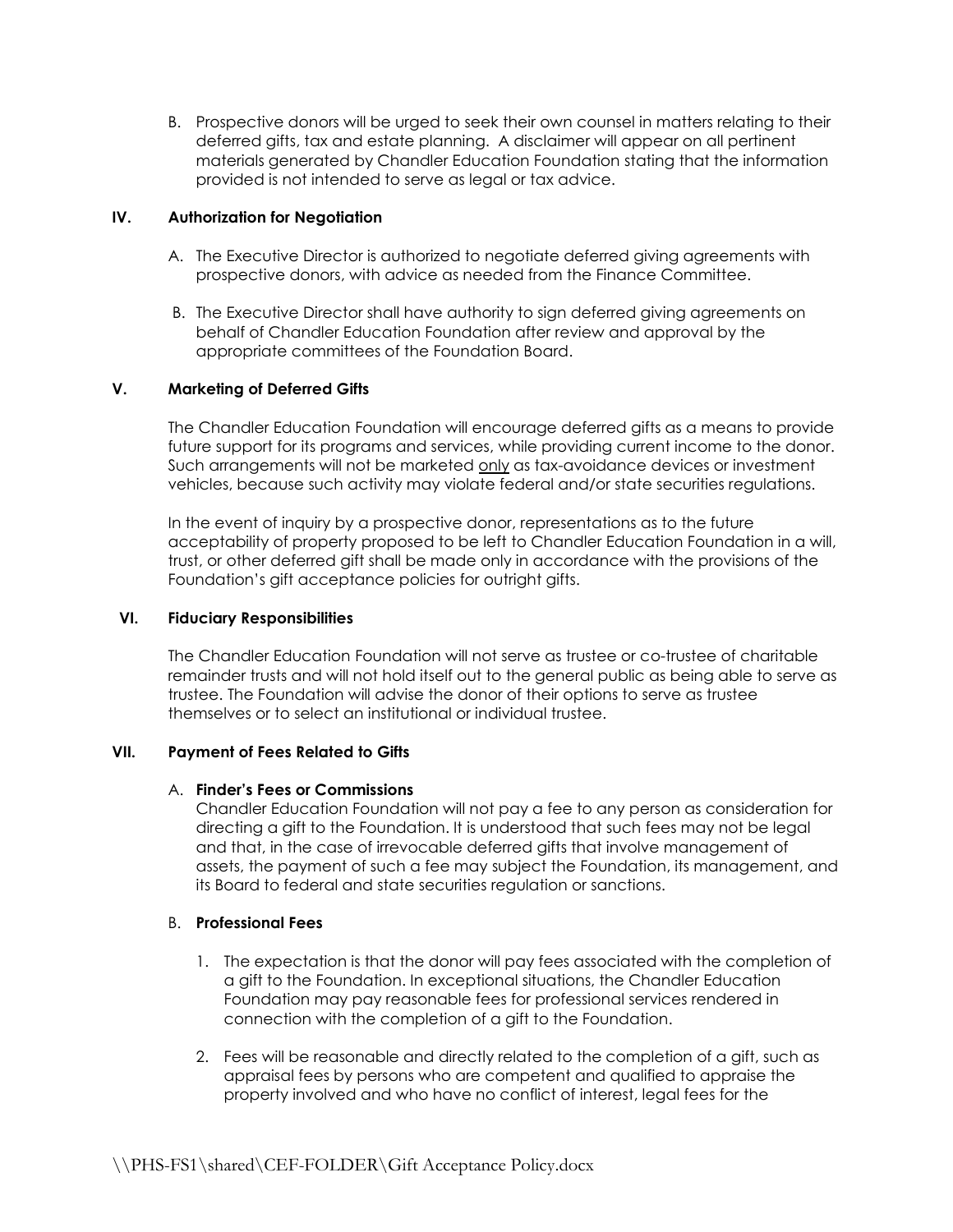preparation of documents, accounting fees incident to the transaction, brokerage fees, realtor fees, and fees of "fee for service" financial planners. In the case of financial planners, such persons must specify in writing that they are not compensated for the sale of products to clients. This distinction is vital in avoiding the payment of commissions, which could trigger securities regulation or sanctions.

- 3. Such fees will be paid only following discussion with and approval by the donor. Exceptional cases will be evaluated by the Finance Committee.
- 4. Full or partial payment of fees for the donor's attorney to establish a CRT benefiting the Chandler Education Foundation will be considered on a case by case basis. When a donor will not make the gift unless the Foundation pays the attorney's fee, where a potential gift is significant considering all the facts (e.g. the net present value of the anticipated remainder interest), and where the donor agrees not to retain the right to change the remainder trust, the Chandler Education Foundation may consider paying all or part of the fee for the donor's attorney to establish the CRT.
- 5. In cases where the persons receiving fees were initially retained by the donor, the donor should be notified that the payment of fees by Chandler Education Foundation may result in taxable income to the donor.
- 6. Where advisors retained by Chandler Education Foundation prepare documents or give advice to the Foundation and/or a donor to the Foundation, it should be disclosed in writing to the donor that the advisor involved is not acting on behalf of the donor and that any documents should be reviewed by the donor's own advisors prior to completion of the gift.
- 7. Once a trust is established and funded, all costs (including, but not limited to, fees for investment, custodial, accounting, and tax preparation) will be the responsibility of the trust and shall be apportioned.

#### VIII. Gift Restrictions

- A. While the Foundation prefers to receive unrestricted gifts, it respects the desire of certain donors to restrict their gift(s) to:
	- 1. Specific programs currently funded by the Foundation.
	- 2. Specific Chandler Unified School District programs not currently funded by the Foundation
	- 3. Other specific needs in the school district.
- B. The Foundation will accept donor-restricted gifts that are consistent with its stated mission and are not deemed administratively burdensome by the Foundation.
- C. Donor restricted gifts sometimes require unusual administrative costs. The Foundation may, at the suggestion of the Executive Director and the approval of the Finance Committee, charge fees to cover such costs.
- D. Gifts to the Foundation may only be restricted in amounts of \$1,000 or more.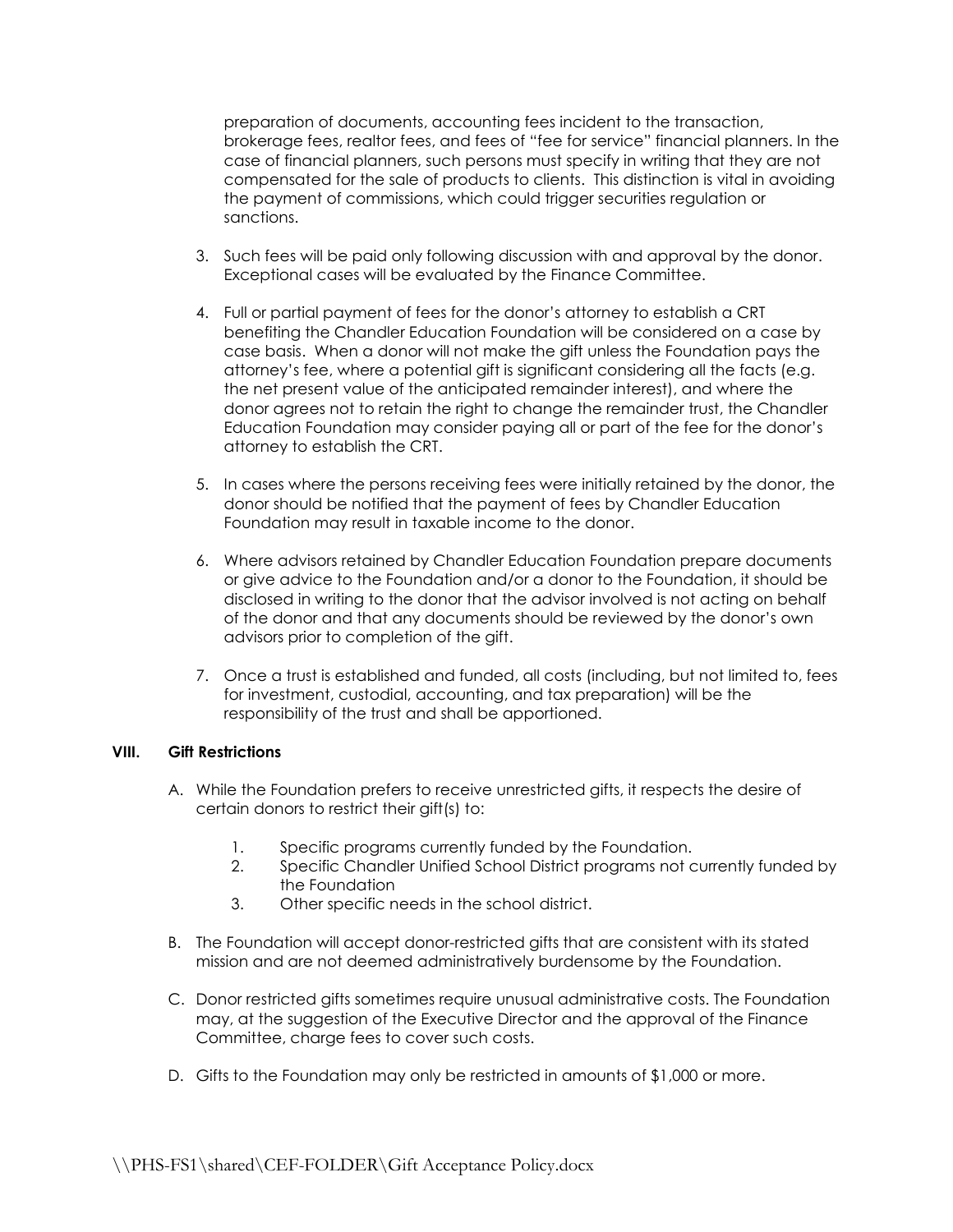- 1. Restricted gifts between \$1000 and \$25,000 may only be made for programs currently managed by the Foundation.
- 2. Restricted gifts of \$25,000 or more may be for a new program not currently funded or managed by the Foundation.
	- a. Acceptance of any restricted gift over \$25,000 for a program not currently funded by the Foundation is subject to approval by the Finance Committee and Executive Committee.
- 3. Donor Restricted Endowment gifts are also accepted by the Foundation. Generally, contributions and/or pledges of endowment gifts for a scholarship fund or for a new program not currently funded by the Foundation. Such restricted gifts must also be in the amount of \$25,000 or more.

## IX. Communication regarding gifts or potential gifts

- A. Gifts from the estates of deceased donors consisting of property that is not acceptable will be declined only by action of the Executive Director with ratification by the Board of Directors. The Executive Director shall expeditiously communicate this decision to the legal representatives for the estate. If there is any indication that the representatives for the estate or any family member of the deceased are dissatisfied with the decision, this fact will be communicated by the Executive Director to the Foundation Executive Director and the Executive Committee.
- B. Attempts will be made to discover anticipated future gifts provided for in wills or trusts in order to avoid problems that may adversely affect donor relations. Where possible, intended bequests of property other than cash or marketable securities will be brought to the attention of the Executive Director and appropriate Board committee and the donor should be encouraged to conform his or her plans to Foundation policies.

# X. Miscellaneous Provisions

- A. Valuation of gifts for development purposes. **The Foundation will record** a gift received by the Foundation at its valuation for gift purposes on the date of gift except for real estate. Any gifts of real estate will require the donor to provide an appraisal of the property that is not more than 30 days old.
- **B.** Responsibility for IRS Filings upon sale of gift items. **The Foundation is** responsible for filing IRS Form 8282 upon the sale or disposition of any asset sold within two years of receipt by the Foundation when the charitable deduction value of the item is more than \$5,000. The Foundation must file this form within 125 days of the date of sale or disposition of the asset. Acknowledgement of all gifts made to the Foundation and compliance with the current IRS requirements in